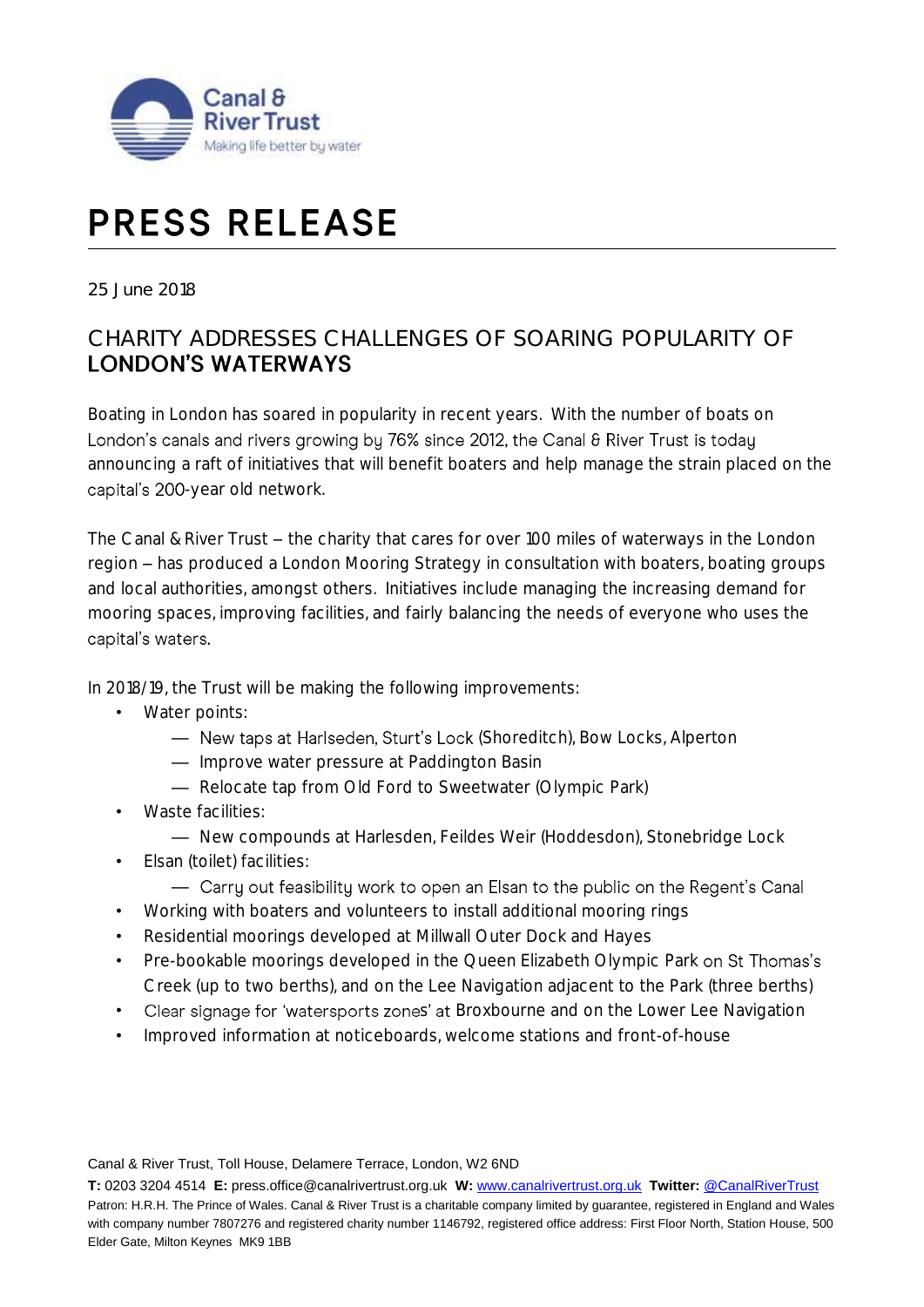### Page 2 of 4

Customer priorities for which the Trust hopes to secure funding in future years include:

- Development of 1800m of new long-term offside moorings, the majority of which, subject to planning permission, will be for residential use
- More mooring rings to increase 14-day mooring capacity
- Changes to short-term moorings to ensure the fairer use of space
- New facilities to meet growing customer demand, and improvement of existing sites
- Working with boaters to provide boating information and advice, as well as working with police to address concerns about towpath safety
- Creation of opportunities for boating businesses in key visitor destinations
- The introduction of further new pre-bookable visitor mooring sites following a review of demand, and a free pre-bookable eco-mooring zone

Matthew Symonds, boating strategy and engagement manager at the Canal & River Trust, said: "What used to be the capital's best kept secret has gained popular appeal, and London's canals are busier than any time in recent history. There are fantastic opportunities for water-based businesses, myriad ways to enjoy leisure time, and they are a place that many people call home. The resulting boom in boat numbers has caused an enormous amount of pressure on what is, after all, a finite space.

"The London Mooring Strategy is the result of our collaborative work with boaters, boating groups, local authorities, developers, and other stakeholders such as rowing groups. There's been a good level of support for the proposals and, following an extensive consultation, we've listened to feedback and made changes as a result. Now we'll work with boaters and other stakeholders to put the improvements into place and make things better for boaters and sustainable for our canals and rivers.

"Despite the challenges, London's canals and rivers are a wonderful resource for all those who know and love them, and it's vital that we make the best possible use of this ever-evolving space which makes so many people happy. We believe the strategy fairly balances the differing needs of all those who live, work and play on the capital's waterways."

To develop the London Mooring Strategy, the Trust held various workshops, consultation meetings, and engagement events, as well as conducting a wide-ranging survey of boaters in the London region. These helped shape a comprehensive strategy that identified detailed plans for each different London 'character area'. In autumn 2017 the Trust conducted an open survey consultation on the proposals. The consultation closed in January 2018 having received over 1,200 responses.

The full report, with a detailed breakdown of the improvements, can be found at: <https://canalrivertrust.org.uk/londonmooringstrategy>

## **FNDS**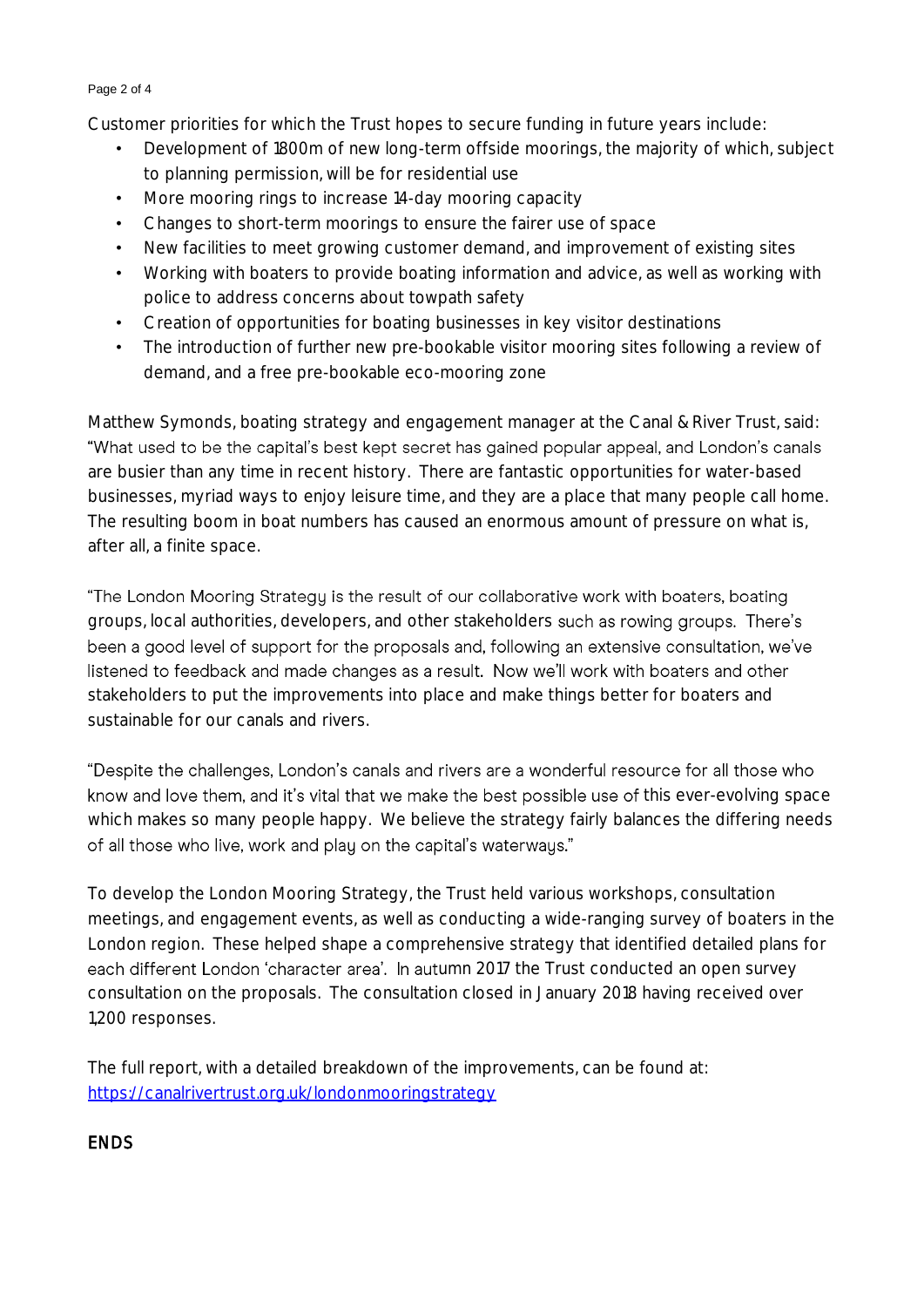#### Page 3 of 4

## For further media requests please contact:

Fran Read, national press officer, Canal & River Trust m 07796 610 427 e [fran.read@canalrivertrust.org.uk](mailto:fran.read@canalrivertrust.org.uk)  Notes to editors

London boat numbers:

|          | Total boats in London |
|----------|-----------------------|
| Mar 2012 | 2326                  |
| Mar 2013 | 2581                  |
| Mar 2014 | 2964                  |
| Mar 2015 | 3255                  |
| Mar 2016 | 3662                  |
| Mar-2017 | 4001                  |
| Mar-2018 | 4098                  |

London Mooring Strategy objectives:

- For better provision and management of a range of facilities and mooring types in London
- To manage the high number of boats in London and to mitigate the environmental impacts on the waterways and neighbours
- To protect existing, and generate additional, income to maintain the waterways in London
- To help ensure fair sharing of water space
- To enable a wider range of boaters to visit and navigate in London
- To support a London waterway destination and tourism strategy
- To ensure the mooring strategy contributes to the Trust's aim that London's waterways help to transform neighbourhoods and enrich people's lives

The initiatives fall under the following nine categories:

- 1. Support and prioritise development of new long-term moorings in less busy areas, primarily outer London
- 2. Encourage development of long-term moorings from a diverse range of providers
- 3. Improve provision, maintenance and management of short-stay moorings
- 4. Develop custom short-stay moorings to meet demand
- 5. Winter Moorings that recognise and balance the needs of all boaters
- 6. Better provision and management of boating facilities
- 7. Improve communication between boaters and the Trust
- 8. Increase business boating activity in key London waterway destinations
- 9. Support activities that ensure accessible and affordable access to the water for all